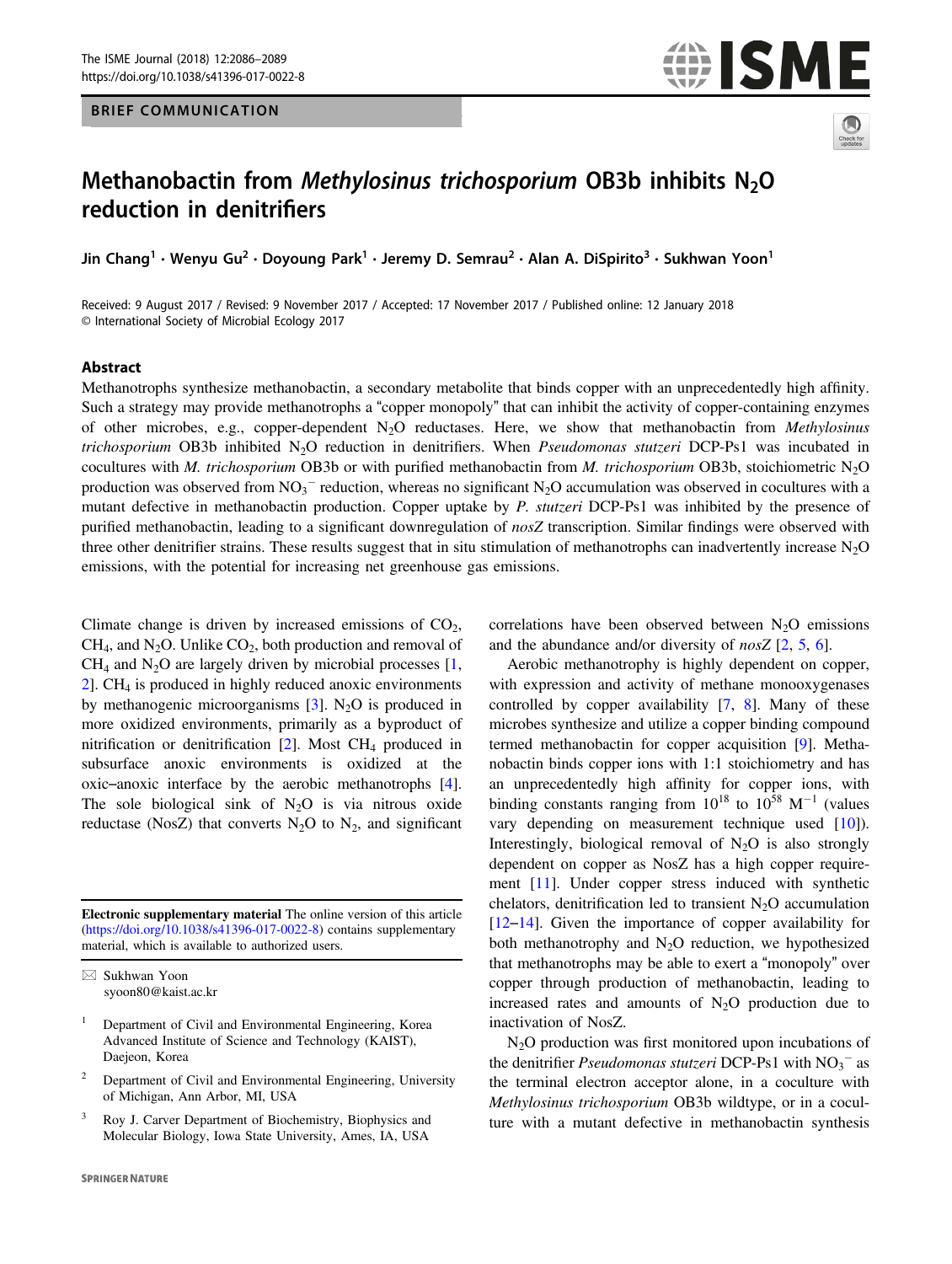

Fig. 1 N<sub>2</sub>O production from denitrification of *P. stutzeri* DCP-Ps1 in a axenic cultures or b in cocultures with either M. trichosporium OB3b wildtype or c *M. trichosporium* OB3b  $\Delta m$ bnAN mutant. The axenic cultures of P. stutzeri DCP-Ps1 with  $d$  1  $\mu$ M purified methanobactin and e 1 μM purified methanobactin pre-incubated with  $1 \mu M$  Cu<sup>2+</sup> were also examined. The initial measurement  $(t=0)$  was made immediately after inoculation of P. stutzeri DCP-Ps1. For each experiment, the amounts of  $NO<sub>3</sub><sup>-</sup>$  ( $\Box$ ),  $NO<sub>2</sub><sup>-</sup>$  ( $\degree$ ), and  $N<sub>2</sub>O$  ( $\bullet$ ) in the culture vessel were monitored. The data points are the averages of triplicate experiments, with the error bars representing the standard deviations. The inserts are magnifications of  $N_2O$  measurements

 $(\Delta mbnAN$  [\[15](#page-3-0)]). In the axenic cultures of *P. stutzeri*, transient N<sub>2</sub>O production was observed (a maximum of  $76 \pm 8$ ) nmol N<sub>2</sub>O-N) but N<sub>2</sub>O was eventually consumed (Fig. 1a). In the coculture with *M. trichosporium* OB3b wildtype, however,  $430 \pm 30$  µmol N<sub>2</sub>O-N permanently accumulated (Fig. 1b). In the presence of the  $\Delta mbnAN$  strain, the N<sub>2</sub>O production profile was indistinguishable from the axenic cultivation (Fig. 1c). Incubation of P. stutzeri with  $1 \mu M$ purified methanobactin from M. trichosporium OB3b resulted in permanent production of  $N_2O$  (85.4% of the added  $NO<sub>3</sub><sup>-</sup>$ ; Fig. 1d), confirming that N<sub>2</sub>O accumulation was due to the presence of methanobactin. When methanobactin was pre-loaded with the stoichiometric concentration of copper (1:1 molar ratio) and then added to cultures of P. stutzeri, no substantial accumulation of  $N_2O$ was observed, indicating that NosZ activity was not affected (Fig. 1e).

Copper uptake by P. stutzeri DCP-Ps1 in the absence and the presence of  $1 \mu M$  methanobactin was then assayed by examining the partitioning of copper after incubation with 5 mM  $NO<sub>3</sub><sup>-</sup>$  (Supplementary Table S2). In the absence of methanobactin,  $0.14 \pm 0.03$ ,  $0.28 \pm 0.06$ , and  $0.38 \pm 0.04$ µg of copper were recovered from the cell biomass, the wash solution, and the spent medium, respectively, out of  $0.77 \pm 0.10 \,\mu g$   $(0.24 \pm 0.03 \,\mu M)$  initially added to the medium. In the presence of methanobactin, the partitioning of copper changed significantly ( $p < 0.01$ ), with  $0.02 \pm$ 0.01,  $0.06 \pm 0.00$ , and  $0.61 \pm 0.02$  µg recovered from the cell biomass, the wash solution, and the spent medium, respectively, out of  $0.67 \pm 0.06 \,\text{µg}$  ( $0.21 \pm 0.02 \,\text{µM}$ ) initially added to the medium. The total mass of cellular copper was  $0.69 \pm 0.14$  μg Cu•mg protein<sup>-1</sup> upon incubation in the absence of methanobactin, while this value decreased significantly to  $0.10 \pm 0.03 \,\mu$ g Cu•mg protein<sup>-1</sup> in the presence of 1  $\mu$ M methanobactin ( $p < 0.01$ ). The presence of methanobactin inhibited adsorption of copper onto cellular surfaces, as well, suggesting a lower affinity of methanobactin–Cu complex to the outer membrane than free  $Cu^{2+}$  or Cu-EDTA. Such inhibition of copper uptake reduced nosZ transcription. In the absence of methanobactin, nosZ was expressed at  $4.42 \pm 1.13$  nosZ transcript/ recA transcript, while in the presence of methanobactin,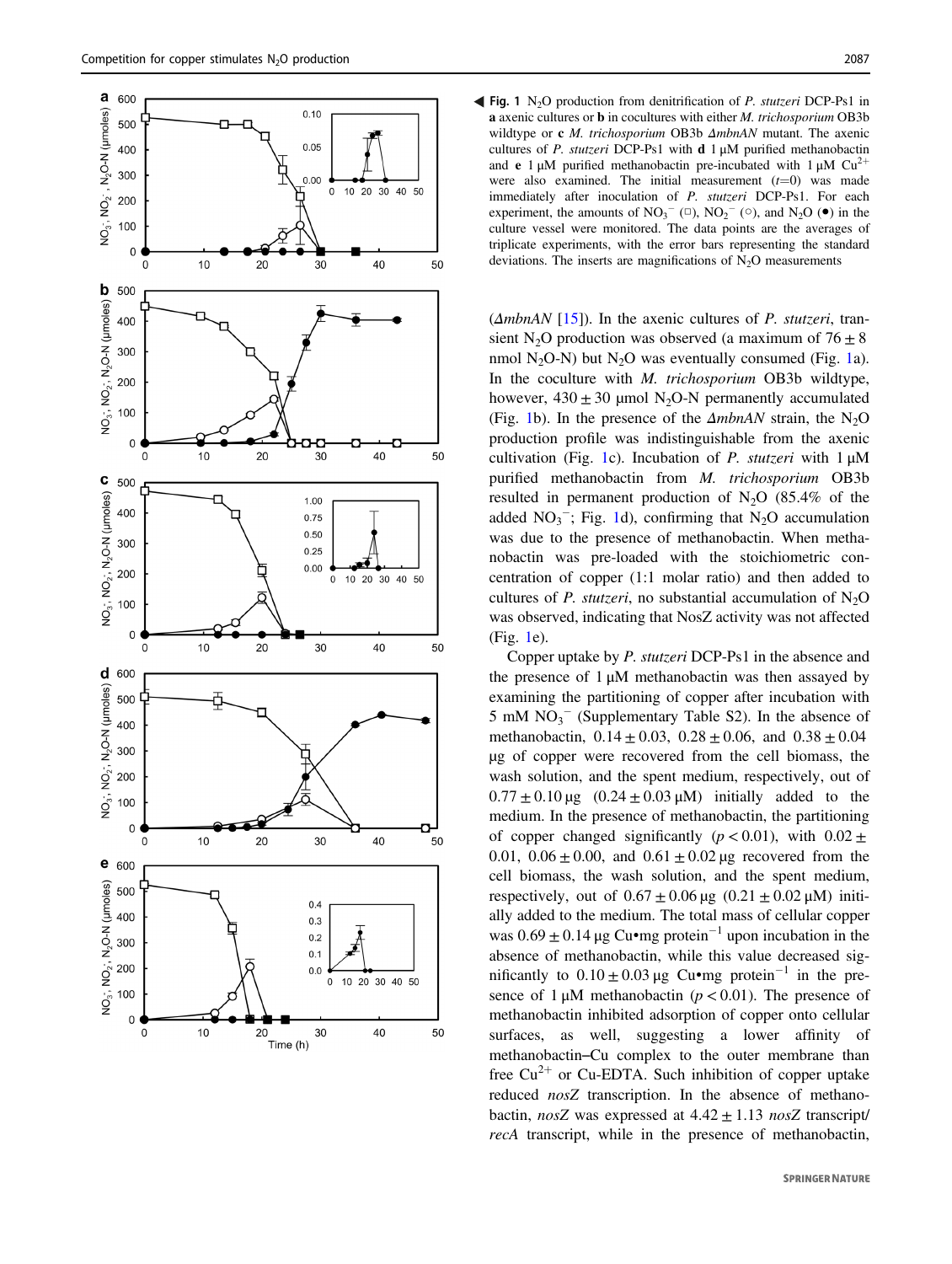

Fig. 2  $N_2O$  production from denitrification in axenic cultures of Dechloromonas aromatica RCB (a, d), Paracoccus denitirificans ATCC17741 (b, e), and Shewanella loihica PV-4 (c, f) without  $(a-c)$ and with  $(d-f) 1 \mu M$  methanobactin. For each experiment, the amounts

nosZ transcription decreased significantly ( $p < 0.05$ ) to 1.59  $\pm 0.55$  nosZ transcript/recA transcript (a  $\Delta \Delta C_t$  value of 1.669). Furthermore, the addition of methanobactin preloaded with copper (such that it could not bind any additional copper) had no significant effect on the expression of nosZ by P. stutzeri DCP-Ps1 (Supplementary Table S3). Thus, the effect of methanobactin on nosZ expression was in the reduction of bioavailable copper.

The effect of methanobactin was also examined with three other denitrifers: Dechloromonas aromatica RCB, a denitrifier with a clade II NosZ structurally and kinetically distinct from the clade I NosZ in P. stutzeri DCP-Ps1 [[16,](#page-3-0) [17](#page-3-0)]; Paracoccus denitrificans ATCC17741, previously found to synthesize copropophryin III suggested to be used as a copper chelator [\[18](#page-3-0)]; and Shewanella loihica PV-4, a denitrifier utilizing NirK (copper-dependent) for  $NO<sub>2</sub><sup>-</sup>$  reduction to NO [\[19](#page-3-0)]. In the absence of methanobactin, no significant accumulation of  $N_2O$  was observed in the three denitrifier cultures (Fig. 2a, b, c). When these denitrifiers were cultured with 1 μM methanobactin, near stoichiometric accumulations of  $N_2O$  were observed from denitrification (Fig. 2d, e, f). NirK-mediated  $NO<sub>2</sub><sup>-</sup>$  reduction was also partially inhibited in S. loihica (Fig. 2f) ; nevertheless, eventual permanent production of  $43.8 \pm 2.3$  µmol N<sub>2</sub>O-N was observed before NO<sub>2</sub><sup>-</sup> reduction came to a complete stop with  $50.6 \pm 3.1$  µmol  $NO_2^$ remaining. This suggests that NirK is less sensitive to copper deprivation than NosZ, possibly due to its lower copper requirement [\[20](#page-3-0)].

of  $NO_3^-$  ( $\Box$ ),  $NO_2^-$  ( $\odot$ ), and  $N_2O$  ( $\bullet$ ) in the culture vessel were monitored until the reaction was completed. The data points are the averages of triplicate experiments, with the error bars representing the standard deviations

The threshold concentration of bioavailable copper for unhindered NosZ activity has been estimated to be on the order of  $10^{-15}$ – $10^{-24}$  M [[12,](#page-3-0) [21](#page-3-0)]. Previously, such low copper concentrations could only be attained in water stripped of metals with help of artificially synthesized ligands, e.g., triethylenetriamine and tetrathiolmolybdate [\[12](#page-3-0), [21](#page-3-0)]. Thus, enhanced release of  $N_2O$  due to the inhibition of  $N<sub>2</sub>O$  reduction caused by the lack of bioavailable copper was previously deemed environmentally unlikely [\[14](#page-3-0)]. Contradicting these previous findings, we show here that a biogenic copper chelator produced by methanotrophs blocks  $N_2O$  reduction, eliciting  $N_2O$  emissions from incomplete denitrification. These findings have significant relevance for greenhouse gas emissions in situ as cooccurrence of methanotrophy and denitrification is not rare. As the main substrates for aerobic methanotrophs are  $CH<sub>4</sub>$ and  $O_2$ , which diffuse towards the oxic–anoxic interface from opposite ends of the oxygen gradient, the largest abundance of methanotrophs is often found at the oxic–anoxic interfaces in subsurface environments [[22\]](#page-3-0). The oxic–anoxic interface is also often a "hotspot" for soil denitrification in agricultural soils, as the major source of the electron acceptors for denitrifiers is  $NO_3^-/NO_2^-$  leaching from the oxic upper layers of soil where nitrifiers oxidize  $NH_4^+$ -N [[23](#page-3-0)]. In such ecological niches where methanotrophs and denitrifiers coexist, these findings suggest that hitherto unrecognized microbial competition for copper may be a significant mechanism controlling  $N_2O$ emissions.